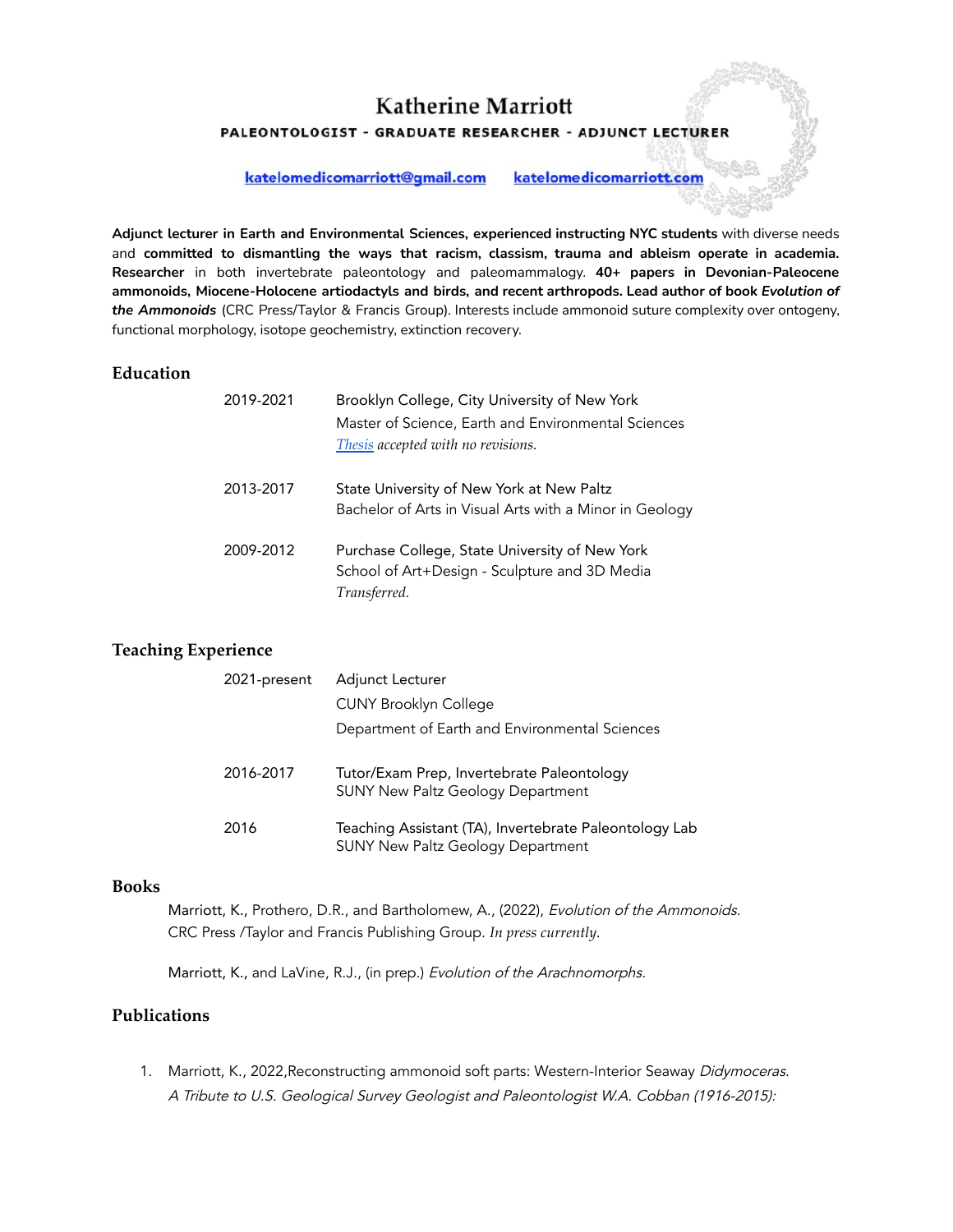# **Katherine Marriott** PALEONTOLOGIST - GRADUATE RESEARCHER - ADJUNCT LECTURER

katelomedicomarriott@gmail.com

katelomedicomarriott.com

American Association of Petroleum Geologists Bulletin.

- 2. Marriott, K., 2021, Francis Lee's Ammonite: The Biopic Anning Deserved? Misrepresentation of Marginalized Women in Geology. Fossil News: The Journal of Avocational Paleontology, v. 24, no. 1, 26-27.
- 3. Marriott, K., and Chamberlain, J.A., 2021, Uses for incomplete ammonite sutures: lateral lobe and second saddle as markers of sutural complexity. Geosciences v. 11, no. 11, 476. <https://doi.org/10.3390/geosciences11110476>
- 4. Prothero, D.R., Domning, D., Foss, S., Holbrook, L., Lucas, S., Marriott, K., Naish, D., Padian, K., Rössner, G., Spaulding, M., Theodor, J., and Uhen, M., 2021, On the unnecessary and misleading taxon 'Cetartiodactyla.' Journal of Mammalian Evolution. <https://doi.org/10.1007/s10914-021-09572-7>
- 5. Marriott, K., Prothero, D.R., 2022, Variability of the horns of pronghorns (Mammalia: Artiodactyla: Antilocapridae): Implications for pronghorn systematics. Bulletin of the New Mexico Museum of Natural History.
- 6. Marriott, K., 2021, Correlative tomography of an exceptionally preserved Jurassic ammonite implies hyponome-propelled swimming: tie points and viscous fingering models for ammonite septal formation: COMMENT, v. 50, no. 4, Geology. <https://doi.org/10.1130/G49930C.1>
- 7. Marriott, K., Olson, S., Balassa, D., Cleaveland, C., Watmore, K.I., LaVine, R.J., Olson, R., and Prothero, D.R., 2022, Ontogenetic Trends of Sutural Complexity in Jurassic Ammonites. Geosciences, v. 12, no 2. <https://doi.org/10.3390/geosciences12020066>
- 8. Olson, S., White, R.S., Prothero, D.R., Balassa, D., Marriott, K., and Syverson, V.J.P, 2022, Ontogenetic Growth in the Pleistocene Pronghorn Stockoceros from San Josecito Cave, Mexico. Bulletin of the New Mexico Museum of Natural History.
- 9. Balassa, D., Prothero, D.R., Cleaveland, C., and Marriott, K., 2022, How did white-tailed deer respond to the Pleistocene-Holocene Transition? Bulletin of the New Mexico Museum of Natural History.
- 10. Balassa, D., Marriott, K., S. Olson, DeAnda, E.E., Syverson, V.J.P., and Prothero, D.R. 2022, Did Pronghorns Become Smaller After the Ice Ages? Bulletin of the New Mexico Museum of Natural History.
- 11. Marriott, K., 2022, Lateral data normalizations for partial goniatitic and ceratitic sutures. Bulletin of the New Mexico Museum of Natural History.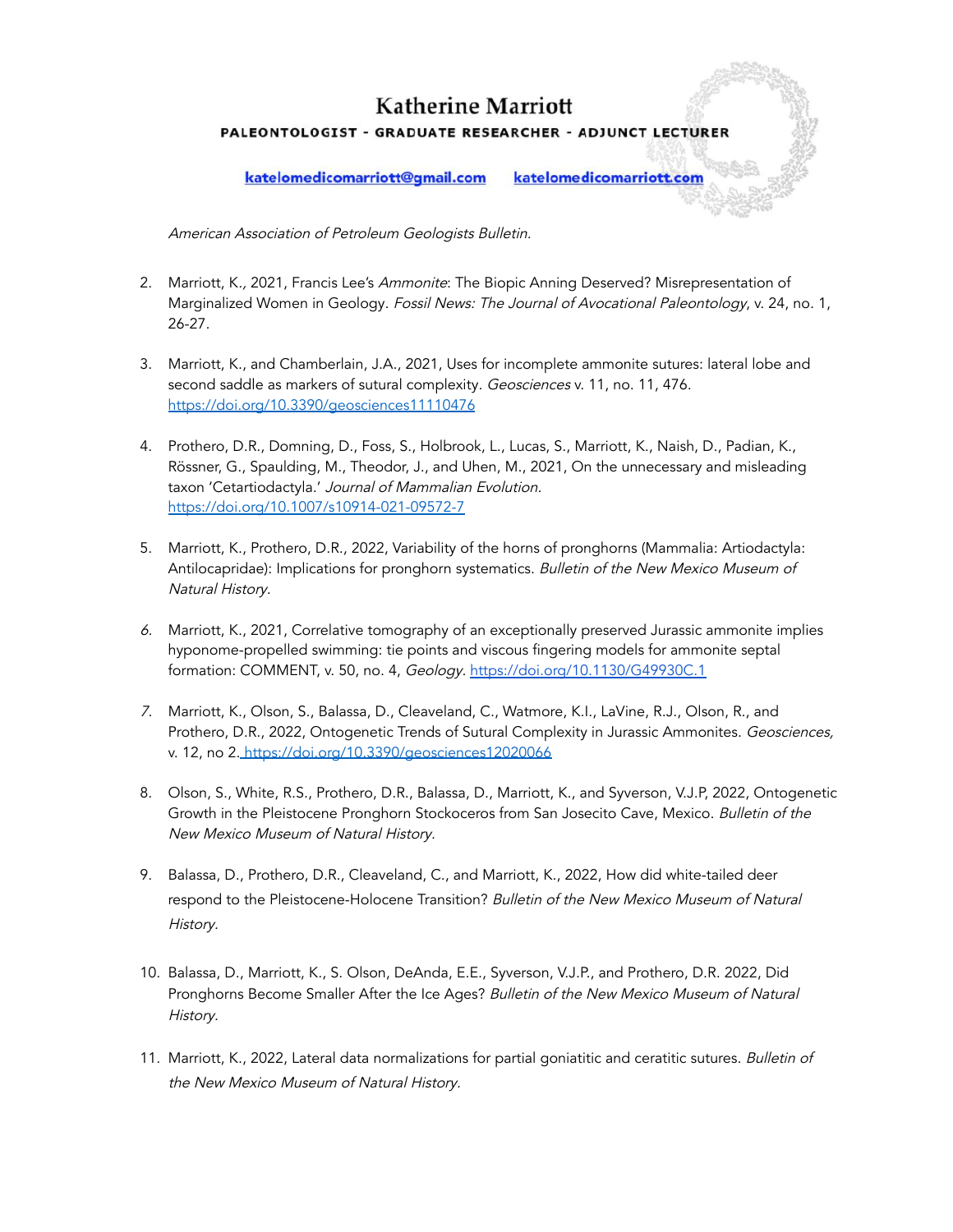# **Katherine Marriott** PALEONTOLOGIST - GRADUATE RESEARCHER - ADJUNCT LECTURER

#### katelomedicomarriott@gmail.com

katelomedicomarriott.com

- 12. Marriott, K., 2022, Morphometric consistency of unconverted data from Lateral Lobes in ammonoid sutures. Bulletin of the New Mexico Museum of Natural History.
- 13. Olson, S., White, R.S, Prothero, D.R., Balassa, D., Marriott, K., and Syverson, V.J.P., 2022, Allometric growth in the Pleistocene pronghorn Stockoceros from San Josecito Cave, Mexico. Bulletin of the New Mexico Museum of Natural History.
- 14. De Anda, E.E., Prothero, D.R., and Marriott, K.L., 2022, Evolutionary response to climate change of the extinct Grinnell's Eagle (Spitzaetus grinelli) from La Brea tar pits. Bulletin of the New Mexico Museum of Natural History.
- 15. Santos, S., Prothero, D.R., and K.L. Marriott. 2022, How does climate effect bird evolution? Morphological response of the extinct Chicken Hawk (Buteogallus fragilis) from La Brea tar pits. Bulletin of the New Mexico Museum of Natural History.
- 16. Marriott, K.L., Prothero, D.R., and Watmore, K.I., 2022, Evolutionary stasis in La Brea harriers (Circus cyaneus) over the last glacial-interglacial cycle. Bulletin of the New Mexico Museum of Natural History.
- 17. Marriott, K., and Prothero, D.R., 2022, Systematics of nothokemadid camels. (Mammalia: Artiodactyla: Camelidae). Bulletin of the New Mexico Museum of Natural History.

#### **Papers in Review and Preparation**

Please email me for my full CV, which [includes](mailto:katelomedicomarriott@gmail.com) papers 18-61.

#### **Monograph** *illustrations only*

Prothero, D.R., (2021). The Systematics of North American Peccaries: Mammalia: Artiodactyla: Tayassuidae. Bulletin of the New Mexico Museum of Natural History.

**Talks** *\*as presenter*

1. \*Marriott, K., (2021). Doing Justice to the Incredible Biodiversity of Ammonites: [Mathematical](https://d.docs.live.net/4ccfcd81839e5fd2/Documents/Pal(a)eoPERCS%20-%20Kate%20LoMedico%20Marriott%20-%20YouTube) and Visual [Perspectives](https://d.docs.live.net/4ccfcd81839e5fd2/Documents/Pal(a)eoPERCS%20-%20Kate%20LoMedico%20Marriott%20-%20YouTube). Pal(a)eoPERCS.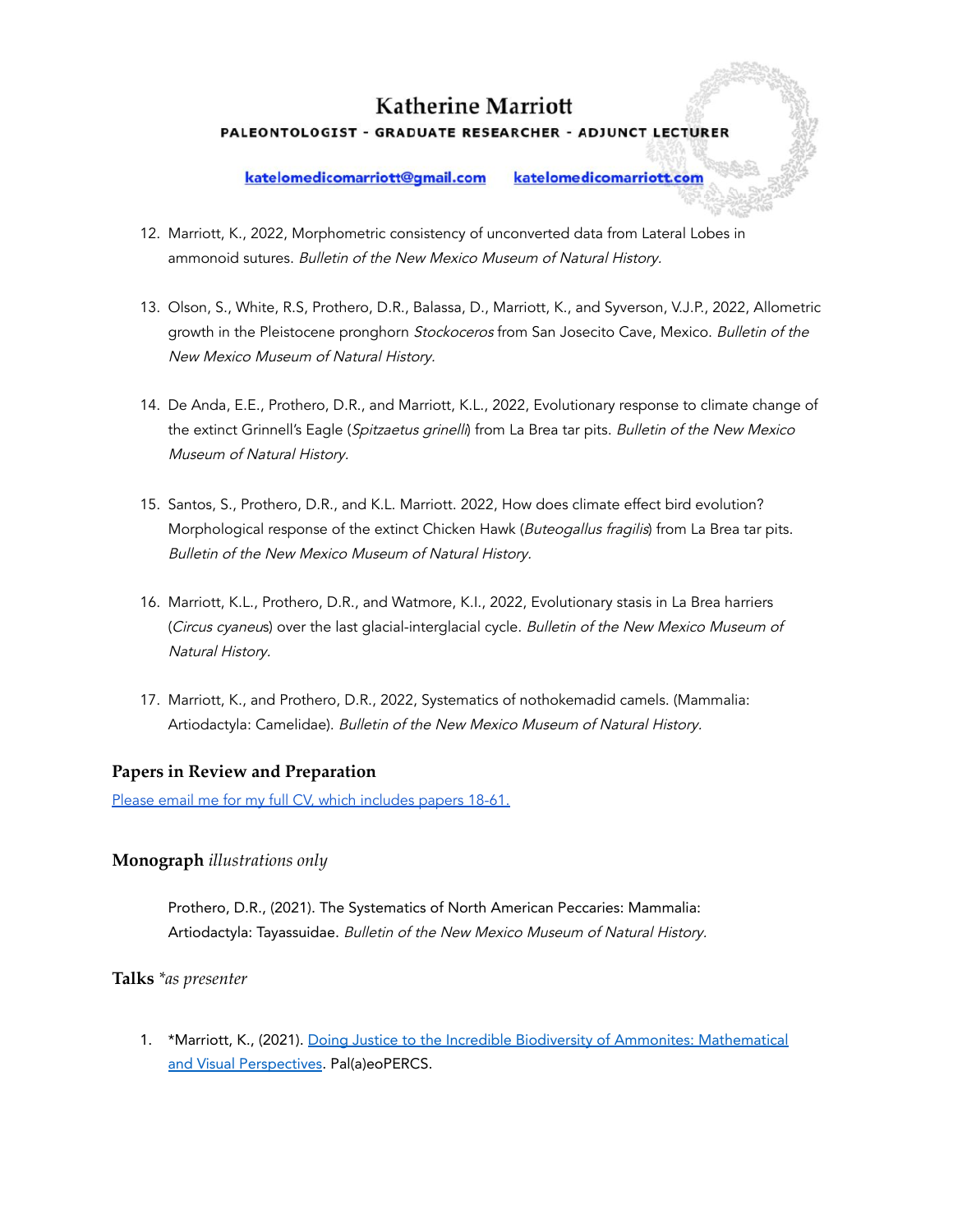# **Katherine Marriott** PALEONTOLOGIST - GRADUATE RESEARCHER - ADJUNCT LECTURER

#### katelomedicomarriott@gmail.com

katelomedicomarriott.com

- 2. \*Marriott, K., and Chamberlain, J.A., (2021). Extrapolating Ammonite Hemisuture Analysis from Partial (Lateral) Suture Components. Progressive Palaeontology, Palaeontological Association 2021 at University College London.
- 3. Olson, S., White, R.S., Prothero, D.R., Balassa, D., Marriott, K., and Syverson, V.J.P, (2021). Ontogenetic Growth in the Pleistocene Pronghorn Stockoceros from San Josecito Cave, Mexico. Society of Vertebrate Paleontology Annual Meeting.
- 4. \*Marriott, K. (2020). Sedimentological and Morphological Basis for Probable Life Appearance of Nostoceratid Heteromorph Ammonoids. Progressive Palaeontology 2020, Palaeontological Association at University of Leeds, Yorkshire Museum.

#### **Conference posters** *\*as presenter*

- 1. \*Marriott, K., and Chamberlain, J.A., (2021). Extrapolating Incomplete Ammonite Sutures in the Fractal Step Method. Geological Society of America Annual Meeting, Portland, Oregon.
- 2. Olson, S., White, R.S., Prothero, D.R., Balassa, D., Marriott, K., and Syverson, V.J.P, (2021). Ontogenetic Growth in the Pleistocene Pronghorn Stockoceros from San Josecito Cave, Mexico. Geological Society of America Annual Meeting, Portland, Oregon.
- 3. Balassa, D., Prothero, D.R., Olson, S., and Marriott, K. (2021). Did Pronghorns Become Smaller After the Ice Ages? Geological Society of America Annual Meeting, Portland, Oregon.
- 4. \*Marriott, K. (2020). A New Approach to the Step Method for Fractal Ontogenies. Palaeontological Association 2020 Annual Meeting.
- 5. \*Marriott, K. (2020). Applying Morphological Evidence from Exceptionally- Preserved Heteromorph Ammonoids to Reconstruct Life Appearance and Biodiversity. GSA Connects 2020.
- 6. Nolte, K., Bylott, C., Marriott, K., Bartholomew, A., Mass, S., and Haselton, A. (2014). Assessing 3D Technology for Morphometric Research. SUNY New Paltz Student Research Symposium.

### **Conferences Attended**

| Student Research Symposium, SUNY New Paltz, New Paltz, NY | 2014 |
|-----------------------------------------------------------|------|
| Northeast Geological Society of America, Albany, NY       | 2016 |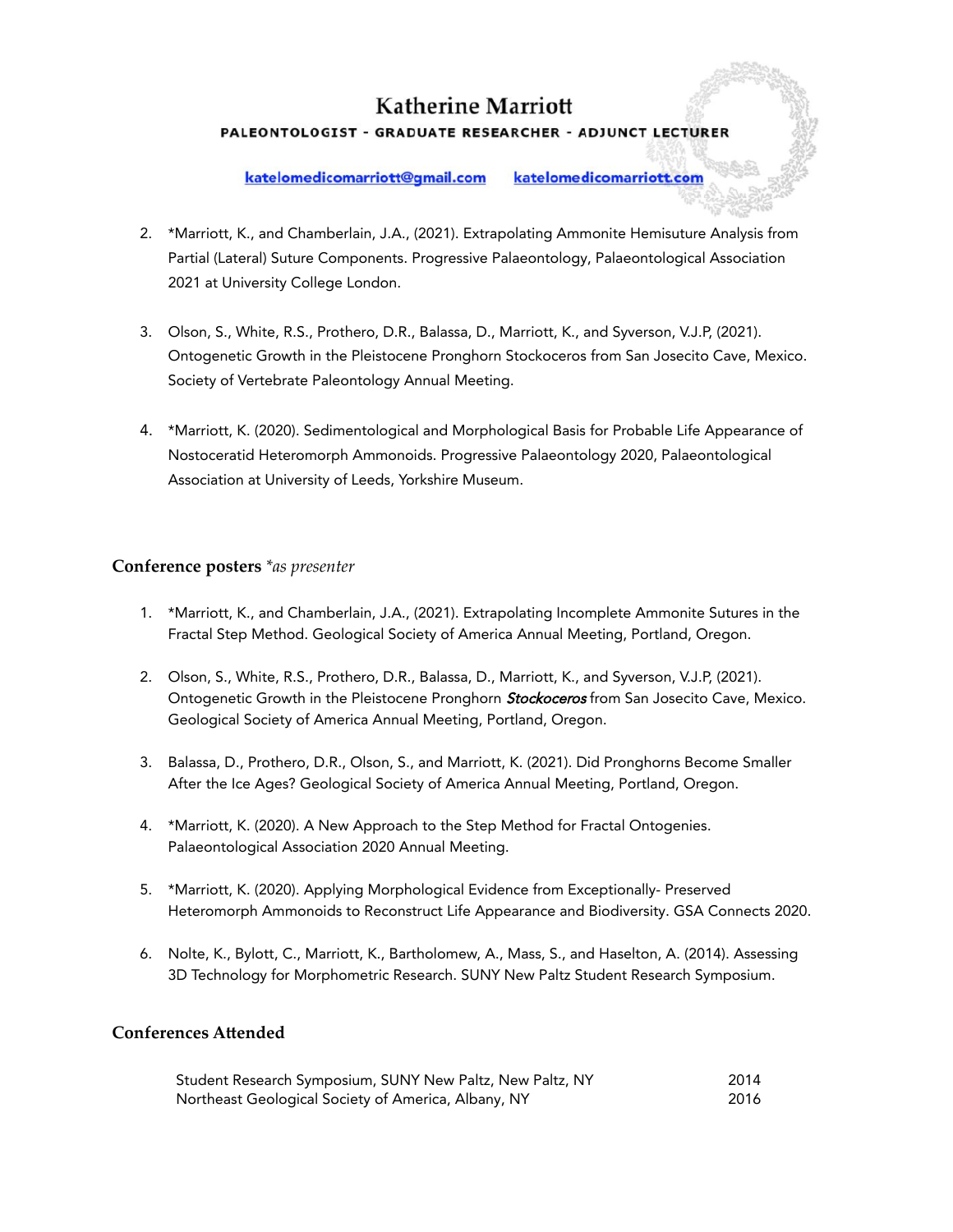PALEONTOLOGIST - GRADUATE RESEARCHER - ADJUNCT LECTURER

katelomedicomarriott@gmail.com katelomedicomarriott.com

| Central New York Earth Science Student Symposium, Syracuse University, NY | 2017 |
|---------------------------------------------------------------------------|------|
| Geological Society of America Annual Meeting, GSA Connects                | 2020 |
| Progressive Palaeontology, University of Leeds, UK                        | 2020 |
| Palaeontological Association Annual Meeting, Oxford University, UK        | 2020 |
| Progressive Palaeontology, University College London                      | 2021 |
| Geological Society of America National Meeting, Portland, OR              | 2021 |
| Palaeontological Association Annual Meeting                               | 2021 |
| Animal Sentience: Online Conference                                       | 2021 |

## **Honors and Awards**

| <b>The Ocean Artists Society</b>                                    | Inducted 2020 |       |
|---------------------------------------------------------------------|---------------|-------|
| WYLAND Worldwide, Irvine, California                                |               |       |
| Illustraciencia: The International Award on Scientific Illustration | Finalist 2018 |       |
| Spanish National Museum of Natural Sciences                         |               |       |
| Catalan Association for Science Communication                       |               |       |
| Scholarships                                                        |               |       |
| CUNY Geology Training Scholarship for outstanding achievements      | 2021          |       |
| Geological Society of America COVID-19 Relief for Students          |               | 2020  |
| CUNY Geology Training Scholarship for outstanding achievements      | 2020          |       |
| <b>CUNY Cares Act Scholarship</b>                                   |               | 2020  |
| <b>Research Group Experience</b>                                    |               |       |
| Comparative and Behavioral Psychology of <i>Pandinus</i> Scorpions  | 2022-         |       |
| The Frick Mammal Collection, American Museum of Natural History     | $2021 -$      |       |
| Prothero Research Group                                             |               | 2020- |
| Chester Lab, Brooklyn College Department of Anthropology            |               | 2020  |
| Chamberlain Lab, Brooklyn College Department of EES                 | 2019-2021     |       |
| Bartholomew Lab, SUNY New Paltz Geology Department                  | 2014-2017     |       |
| Anthropology Lab, American Museum of Natural History                | 2017          |       |

### **Publisher History**

CRC Press/Taylor & Francis Group, AAPG Bulletin, MDPI Geosciences, Springer Journal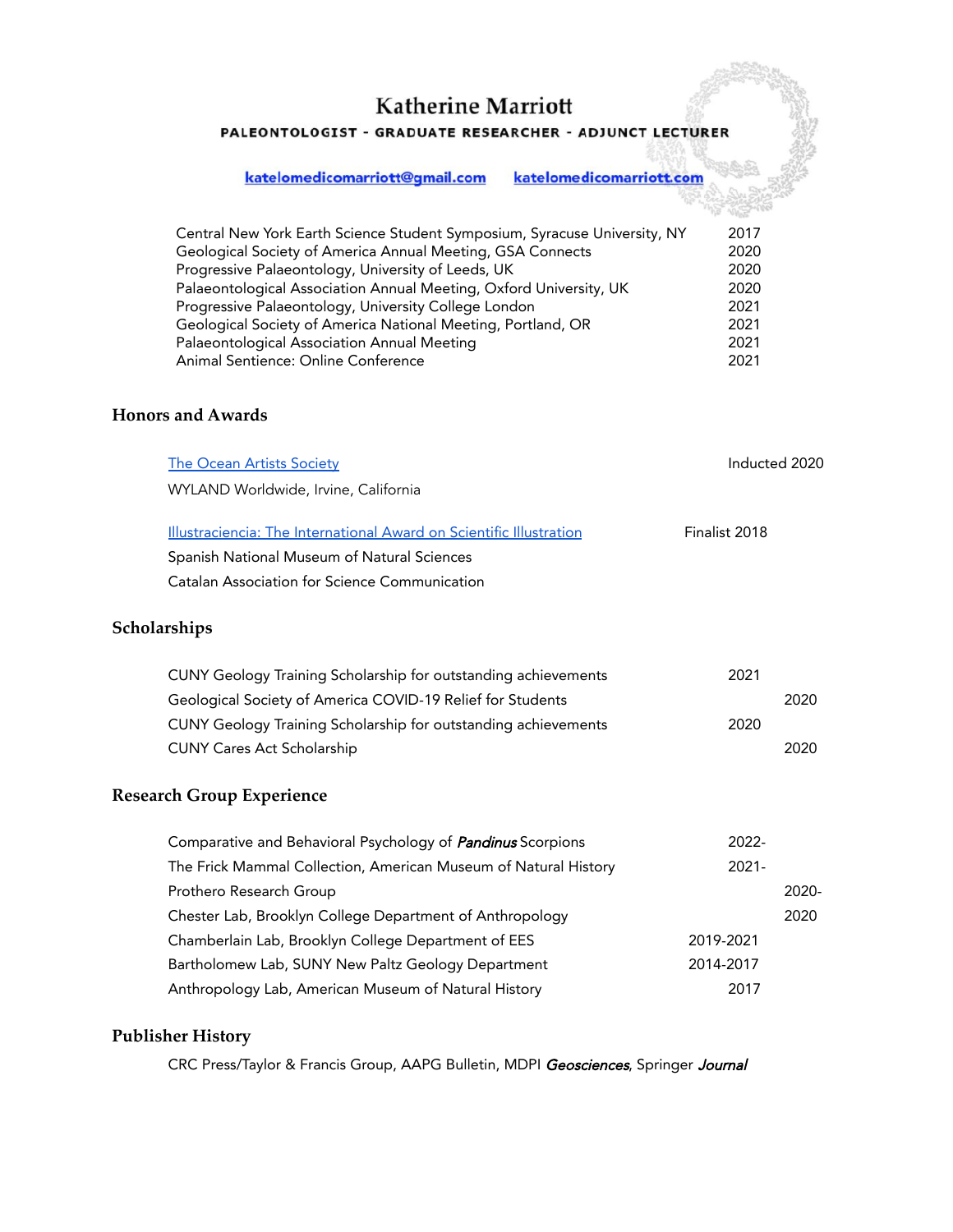PALEONTOLOGIST - GRADUATE RESEARCHER - ADJUNCT LECTURER

katelomedicomarriott@gmail.com katelomedicomarriott.com

of Mammalian Evolution, Bulletin of the Museum of Natural History of New Mexico, Fossil News: the Journal of Avocational Paleontology, Geology

## **Service to the Profession**

| Affiliate Faculty, Brooklyn College Women's Leadership Mentor Symposium        | $2021 -$  |           |
|--------------------------------------------------------------------------------|-----------|-----------|
| Founder and Co-Chair, Society of Invertebrate Paleoartists                     | 2021      |           |
| <b>SUNY New Paltz Geology Department Logo</b>                                  |           | 2020      |
| Paleontological Research Institution Katherine Palmer Award Nomination         | 2019      |           |
| <b>SUNY New Paltz Geology Club Fundraising</b>                                 |           | 2016-2020 |
| Cave House Museum of Mining and Geology                                        | 2016-2017 |           |
| <b>Student Report Interviews</b>                                               |           |           |
| Undergraduate Geology Student, University of Alberta                           | 2019      |           |
| Undergraduate Biology Student, Goucher College                                 | 2020      |           |
| Undergraduate Illustration Student, Pratt Institute                            | 2021      |           |
| <b>School Assemblies</b>                                                       |           |           |
| Avenues New York: Fifth Grade                                                  | 2021      |           |
| Flatbush High School: Ninth Grade                                              |           | 2021      |
| Flatbush High School: Eleventh Grade                                           |           | 2021      |
| <b>Television and Video Media</b>                                              |           |           |
| Astrohomey Instragram TV: Astronomer Interviews Paleontologist                 | 2021      |           |
| Spanish National Television The Adventure of Knowledge                         | 2019      |           |
| Paleoart featured in Danna Staaf's Talk at Google                              | 2018      |           |
| American Public Television Mission of Mermaids: A Love Letter to the Ocean2012 |           |           |
| Maid of Water                                                                  |           | 2010      |
| <b>Paleoart: Permanent Collections</b>                                         |           |           |
| <b>SUNY New Paltz Science Hall</b>                                             |           | 2017      |
| Cave House Museum of Mining and Geology, Howe Caverns, NY                      | 2016      |           |

### **Paleoart: Temporary Exhibits**